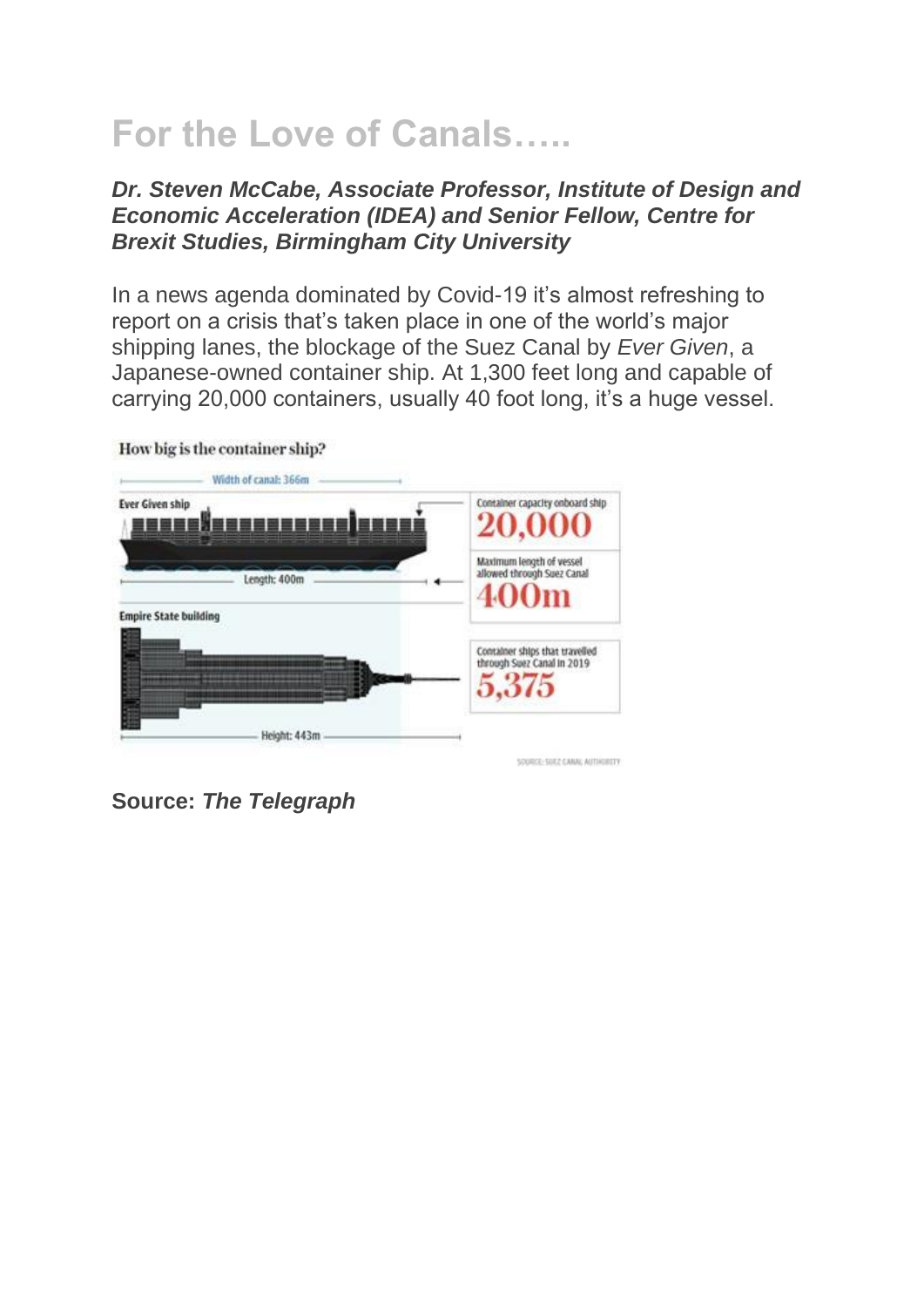## Suez canal blocked



The fact that the [ship](https://www.dailymail.co.uk/news/article-9413209/Ever-Given-FREED-Suez-Canal-ditch-attempt-using-supermoon-king-tide.html) causing the blockage was re-floated on Monday afternoon will have come as a profound relief to, most particularly, shipping companies and the 400 plus ships affected. Loss of trade will have a ['ripple effect'](https://www.theguardian.com/world/2021/mar/29/ikea-furniture-tea-and-french-oak-goods-held-up-by-suez-canal-blockage) and, following the impact of lockdowns caused by coronavirus, will mean higher costs which will mean everyone will pay more for goods.

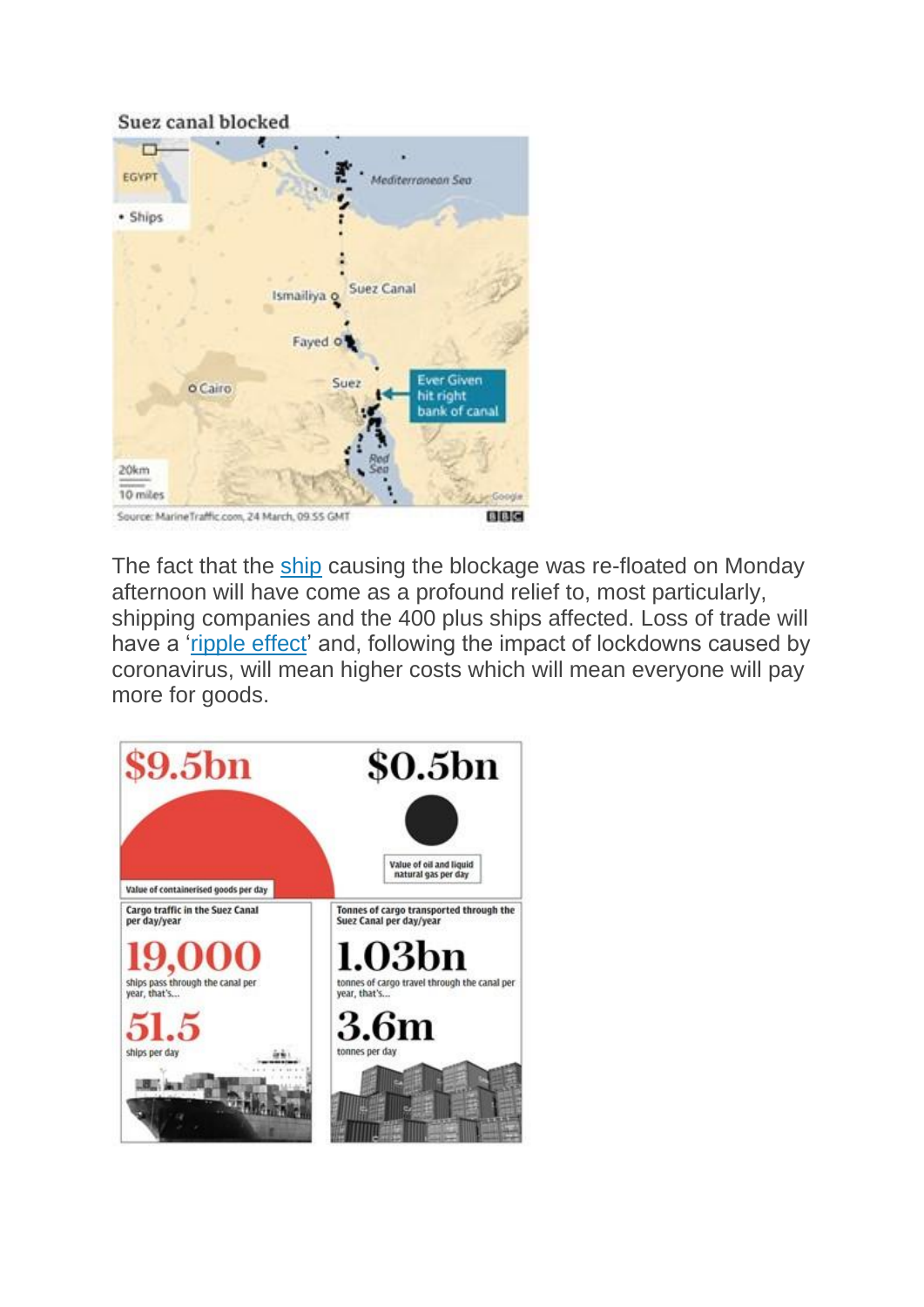REPORT THIS ADPRIVACY SETTINGS

Significantly, as was being reported this time last year at the beginning of lockdown, there's what seems the almost inevitable concern about toilet rolls being in short supply. What the latest ['Suez](https://www.mirror.co.uk/news/world-news/suez-canal-crisis-threatens-global-23797102)  [Crisis'](https://www.mirror.co.uk/news/world-news/suez-canal-crisis-threatens-global-23797102) clearly demonstrates is the fragility of supply-chains for goods we take for granted.

Though we're aware of the existence of ships allowing regular transit of goods from the Far East, few of us will ever see the behemoths critical to world trade. In the last five years we've heard much about the importance of trade with the EU. However, a great deal of what we standardly purchase is imported from outside this block and, as should recognise, dependent on unfettered routes for the ships carrying them.

Anything impeding shipping flowing through the Suez Canal is potentially problematical.

The Suez Canal has long been the most crucial part of the route from the Far East to Europe. Though built with French finance, in 1875, the British government, having taken a 44% share in the operating company, advocated a permanent armed force to ensure free passage of shipping.

As we discovered to our cost in 1956 when the Suez Canal was nationalised by President Nasser, and military force unsuccessfully used by this country and France, the ability to use it cannot be guaranteed. Its closure in 1967 following the 'Six Day War' between Egypt and Israel, only reopening in 1975, is a reason why a ship as large as the *Ever Green* was travelling along the Suez Canal.

Chastened by closure of this [vital route](https://thegamming.org/2014/08/31/how-the-closure-of-the-suez-canal-changed-the-world/) and combined with a vastly increased cost for oil, ships were built much larger to gain as much efficiency by carrying as many of containers as possible. This trend continued throughout subsequent decades as major shipping lines achieved ever greater saving in cost by economies of scale. As the *[Financial Times](https://www.ft.com/content/87cb4674-6db7-41cf-a82e-44b83eaa436c)* article, 'New Suez crisis: a global economy creaking under the strain' demonstrates so starkly, there's intrinsic fragility in supply-chain routes we're utterly dependent on.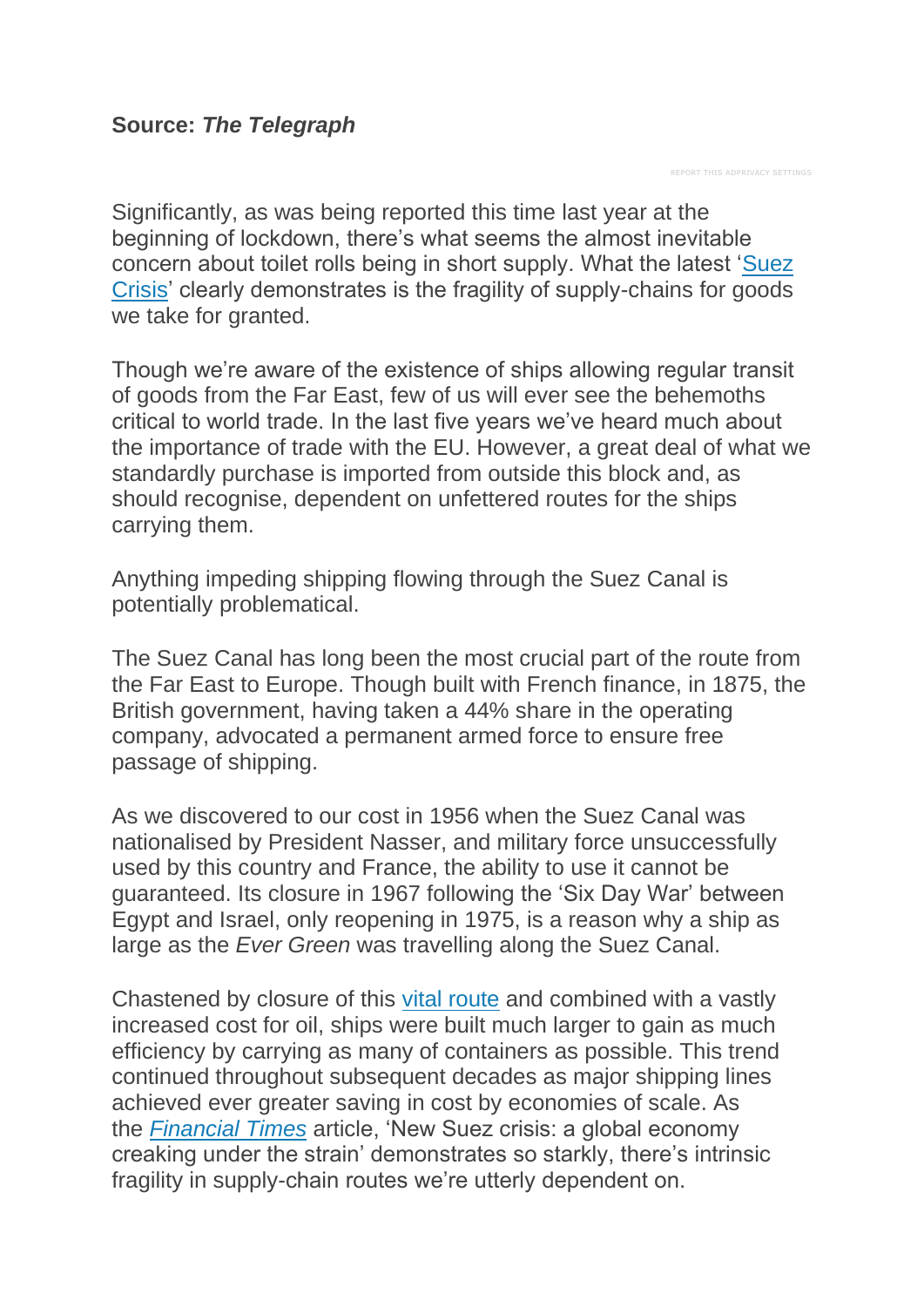At 120.1 miles (193.3 km), the [Suez Canal](https://www.history.com/this-day-in-history/suez-canal-opens) carries 10-12% of all annual oil and goods transported by sea in the world. As the map below shows, it provides a considerably shorter route than existed its construction over ten years and opened on 17<sup>th</sup> November 1869:

Alternative route for shipping while Suez Canal blocked

| <b>Using Suez Canal</b><br>10,000 nautical miles | - Around Cape of Good Hope<br>13,500 nautical miles |
|--------------------------------------------------|-----------------------------------------------------|
|                                                  |                                                     |
| 25.5 days*                                       | 34 days*                                            |

\*Based on ship's average speed of 16.43 knots



That the Suez is critical to world trade is beyond doubt. Speed of transit of goods, always a commercial imperative, was precisely the reason the Suez Canal Company, formed in 1858 by former French diplomat Ferdinand de Lesseps, who'd obtained a concession to connect the Mediterranean Sea to the Red Sea, built it. Building canals was a technique successfully employed thousands of years previously by pharaohs such as Khakheperre Senusret II who ruled from 1897 BCE to 1878 BCE, Sesostris who ruled from 1878 BC to 1839 BCE, and Darius the Great who ruled from 522 BCE to 486 BCE.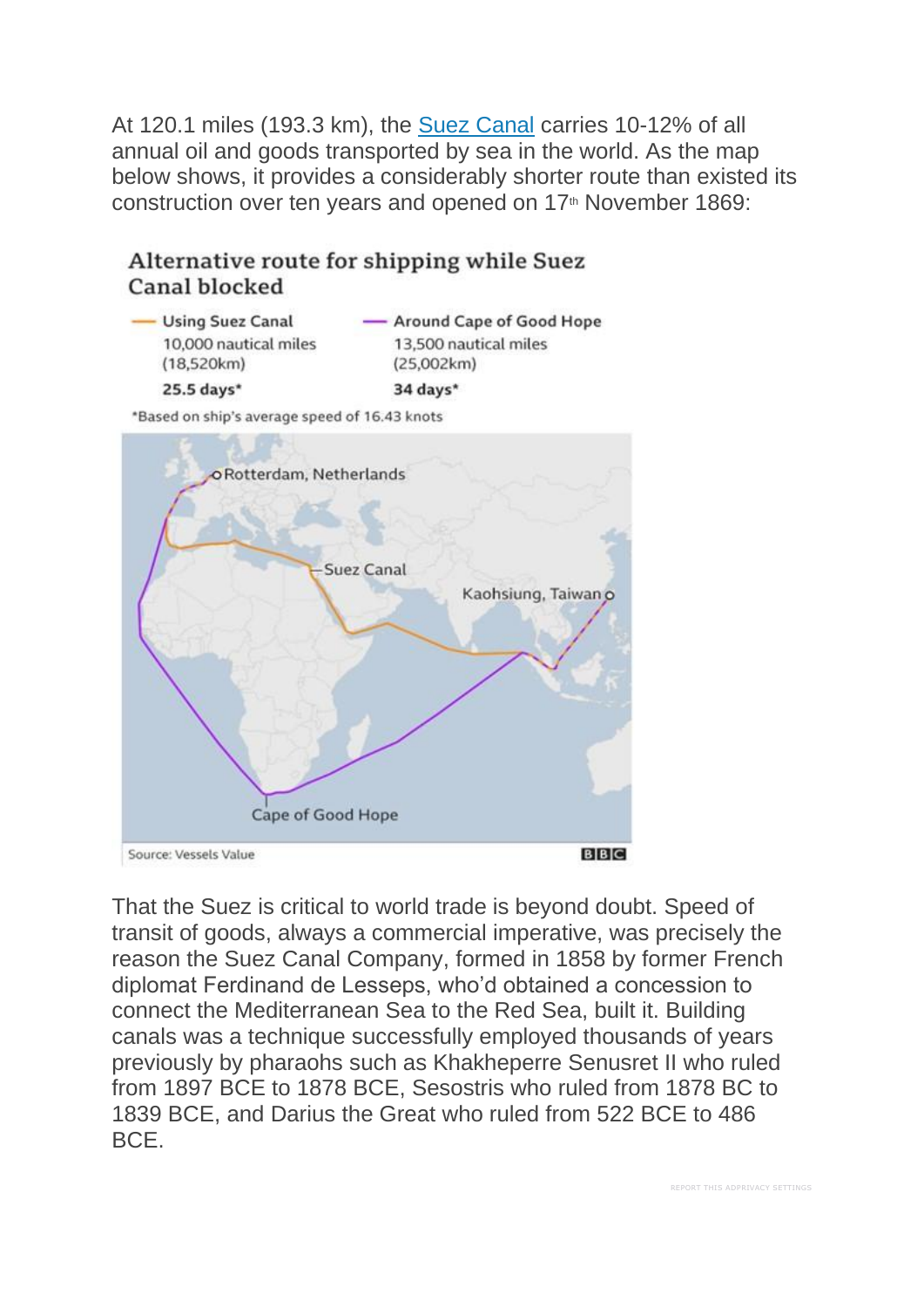Building the Suez Canal was, understandably, a phenomenal undertaking which commenced on 25<sup>th</sup> April 1859. Precise details on the cost and labour used is not available making analysis difficult. Nonetheless, it's estimated that at any time between 30,000 and 50,000 men were employed, many of whom were believed to be forced labour.

Though actually planned to be complete by 1865, as Lesseps' company discovered, using men wielding picks and shovels was considerably slower than dredgers and steam shovels then available in Europe. Sadly, because of accidents, which were common, and an outbreak of cholera among workers living close to the construction in unsanitary conditions without access to clean water, left 1,000 dead.

In a list of the great canals of the world still in use, the Suez though the oldest, is not the longest. That honour belongs to the Russian White Sea–Baltic Canal, completed in 1933, linking Lake Onega to the Baltic Sea in Saint Petersburg which is 141 miles long (227 km). Significantly, the only British entry on this list is the Manchester Ship Canal completed in 1894 and providing a 36-mile-long (58 km) 'inland waterway' link between the Irish Sea close to Liverpool and 'Cottonopolis', Manchester.

The list includes another which is as famous as Suez but, unfortunately, is because of the number who died during construction as well as the loss of investment by 800,000 people due to bankruptcy of the first company to achieve the objective of linking the Caribbean Sea with the Pacific Ocean. This is the 48-mile (77 km) long Panama Canal.

Following his success on the Suez Canal, Ferdinand de Lesseps attempted, but failed, to complete construction between 1881 and 1894. As Yale University's Caroline Lieffers describes in *[The](https://theconversation.com/the-panama-canals-forgotten-casualties-93536)  [Conversation](https://theconversation.com/the-panama-canals-forgotten-casualties-93536)*, accidents and "ferocious disease" this attempt resulted in the lass of over 20,000 lives. It was eventually completed in 1911 by the United States government which, in 1904, took control of the remaining assets. Even then, completion came at a huge human cost. Lieffers states that though the official death toll is 5,609 "many historians" believe the actual figure to be several times higher with many thousands dreadfully injured.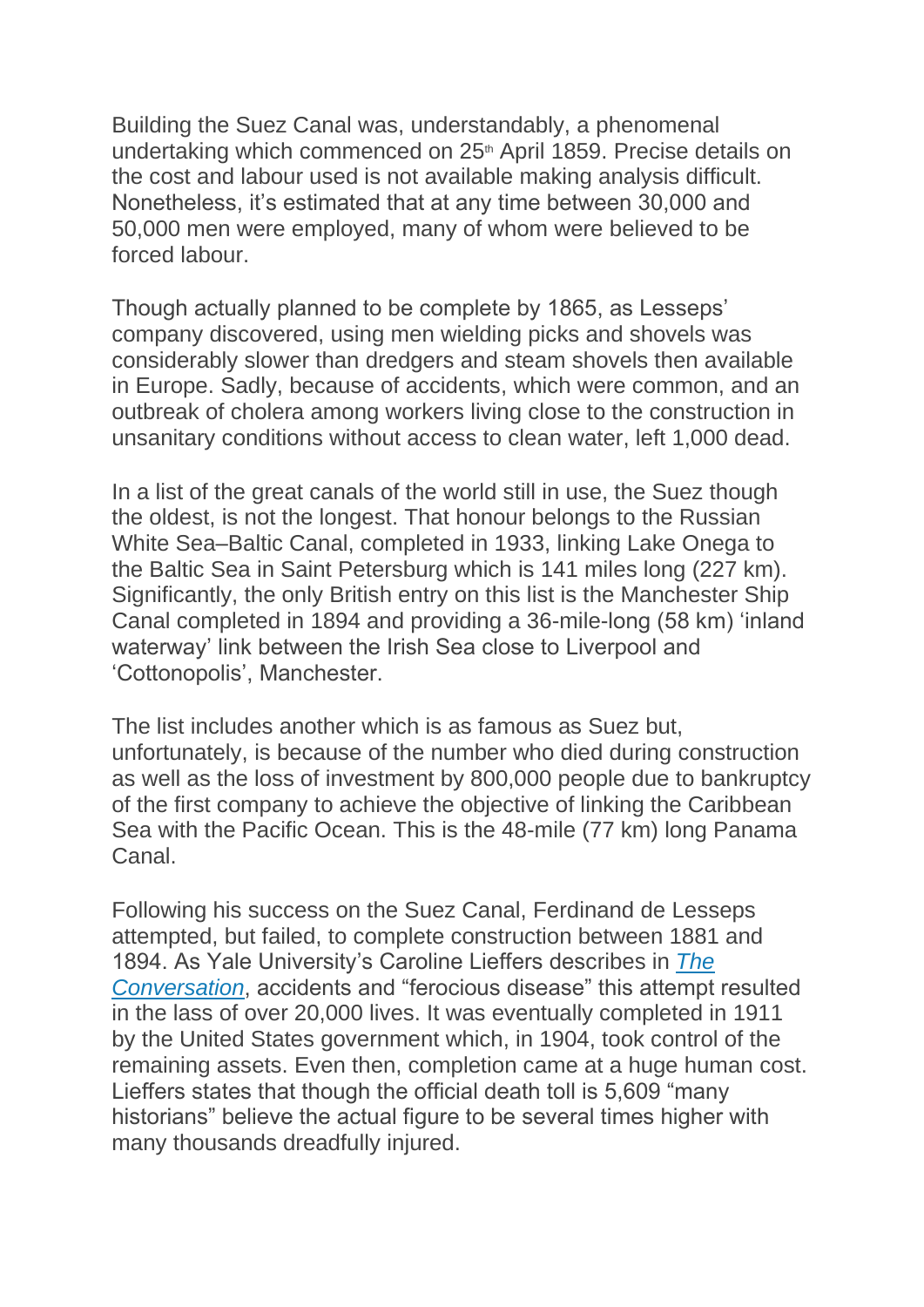Canals in this country, which almost literally every person will have at least seen and, of course, a good many travelled on for pleasure of one form or another, means we're well acquainted with this form of transport. However, their original purpose, to enable the transit of goods has long passed by, initially, railways then road hauliers. The severe winter of 1962-63, when canals froze for months, effectively ended any remaining legacy as a transport route for goods.

Importantly, though, in their day, 'inland waterways' were collectively as critical to our prosperity and supply of everyday goods as the Suez Canal and other major waterways are now.

REPORT THIS ADPRIVACY SETTINGS

As explained, above, though canal-building has an extremely long and well-established historical tradition, the notion of building a network linking all cities and major towns in any country was pioneered in Britain. The catalyst was the need for supply of fuel for factories opening during the industrial revolution.

Efficient machines powered by reliable fuel was fundamental to what's known as the industrial revolution, an expression coined by economic historian Arnold Toynbee (1852–83). Toynbee describe Britain's economic development from 1760 to 1840, as being a shift from agrarian and handicraft pursuits to one in which Britain's reputation and prowess increasingly relied on manufacturing.

Coal, formed millions of years ago by dead plant decaying into peat and, due to heat and pressure, forming a solid substance, and burning at high temperature was this fuel. Britain's was blessed by vast deposits of what was regarded by Roman conquerors as the 'best stone in Britain' (see Freese in her book, *Coal a Human History*, published by Arrow Books in 2006). Invention of the atmospheric engine in 1712 by Thomas Newcomen, subsequently developed by James Watt in Glasgow in 1759, using steam, meant an exponential increase in demand for coal to provide power for machinery in **factories** 

The problem was that, for a variety of reasons, large towns and cities were built away from where coal was found by digging at the surface and, in the case of deeper seams, mining. A reliable method of transporting it was essential. This was the reason for canals.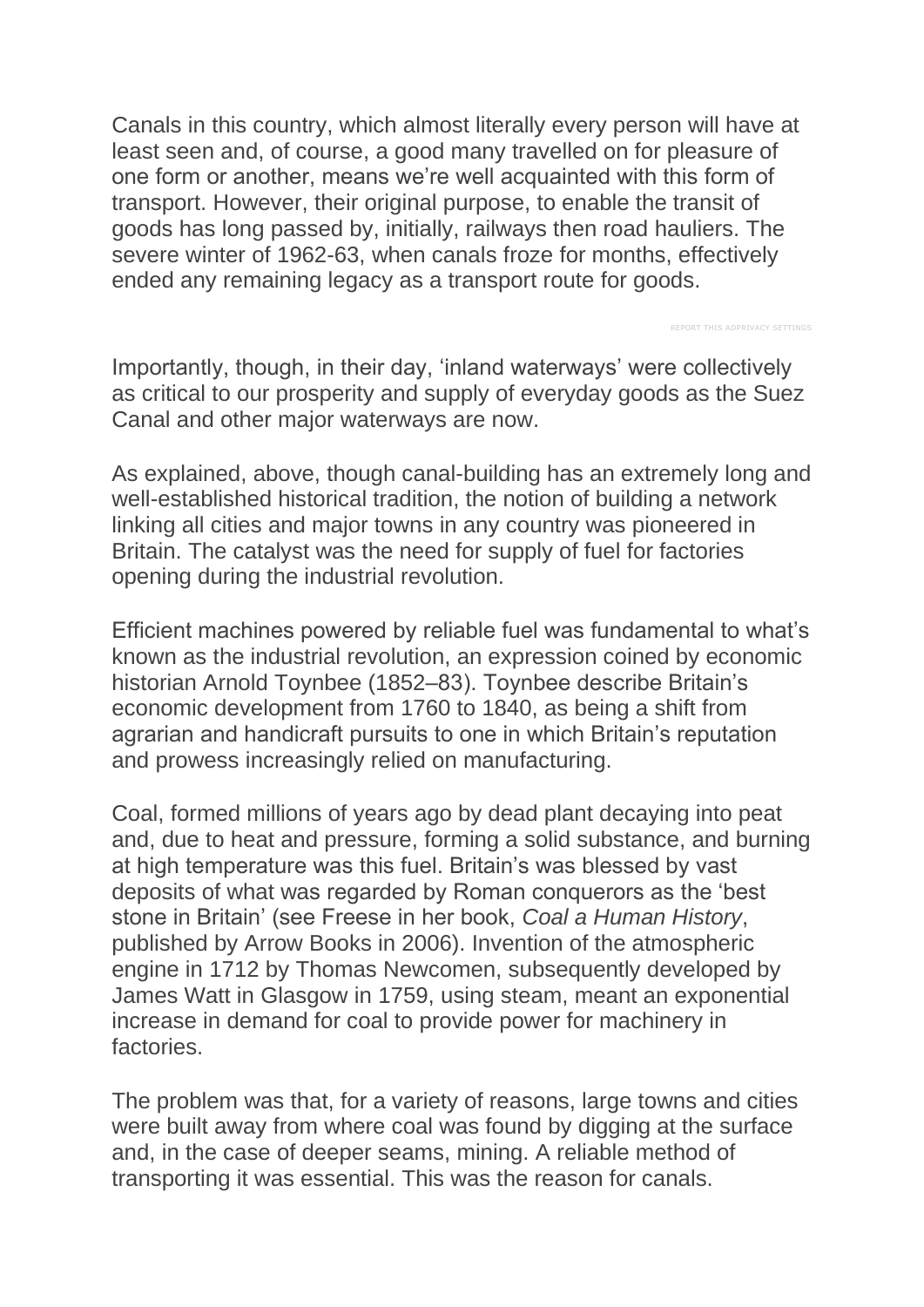Though initially drawn by horses – you can still see ephemera left on many canal paths – a barge carrying coal could carry at least ten times the amount in a cart on roads (some estimates are many times this), which, prior to the development of tarmacadam in the early 1800s by Scottish engineer John Loudon McAdam, were largely rutted making transportation of goods (and people) extremely unpleasant, slow and unreliable.

The first constructed inland waterway to be built, the 15-mile (24 km) long Sankey Canal opened in 1757, but closed in 1963, connected St Helens with Spike Island in Widnes. Though important as providing an exemplar of what was possible, the next be completed in 1761 was the 'gamechanger'.

The 41-mile (65.98 km) Bridgewater Canal, named after the 3rd Duke of Bridgewater, who funded it, allowed coal to be transported from mines he owned to Manchester, quickly developing as a major centre of industry, particularly for cotton. Bridgwater's canal reduced the costs of coal by nearly two-thirds within a year and made him Bridgewater a fortune provided the stimulus for subsequent 'canal mania'.

During the sixty years between the 1770s and 1830s almost 4,000 miles (6,400 km) of canals were constructed in the British Isles, many still in use today. By providing coal for factories, and allowing transport of goods to ports for export, immense wealth and technological progress was achieved. What Britain had demonstrated was possible through the steady supply of coal was emulated across Europe.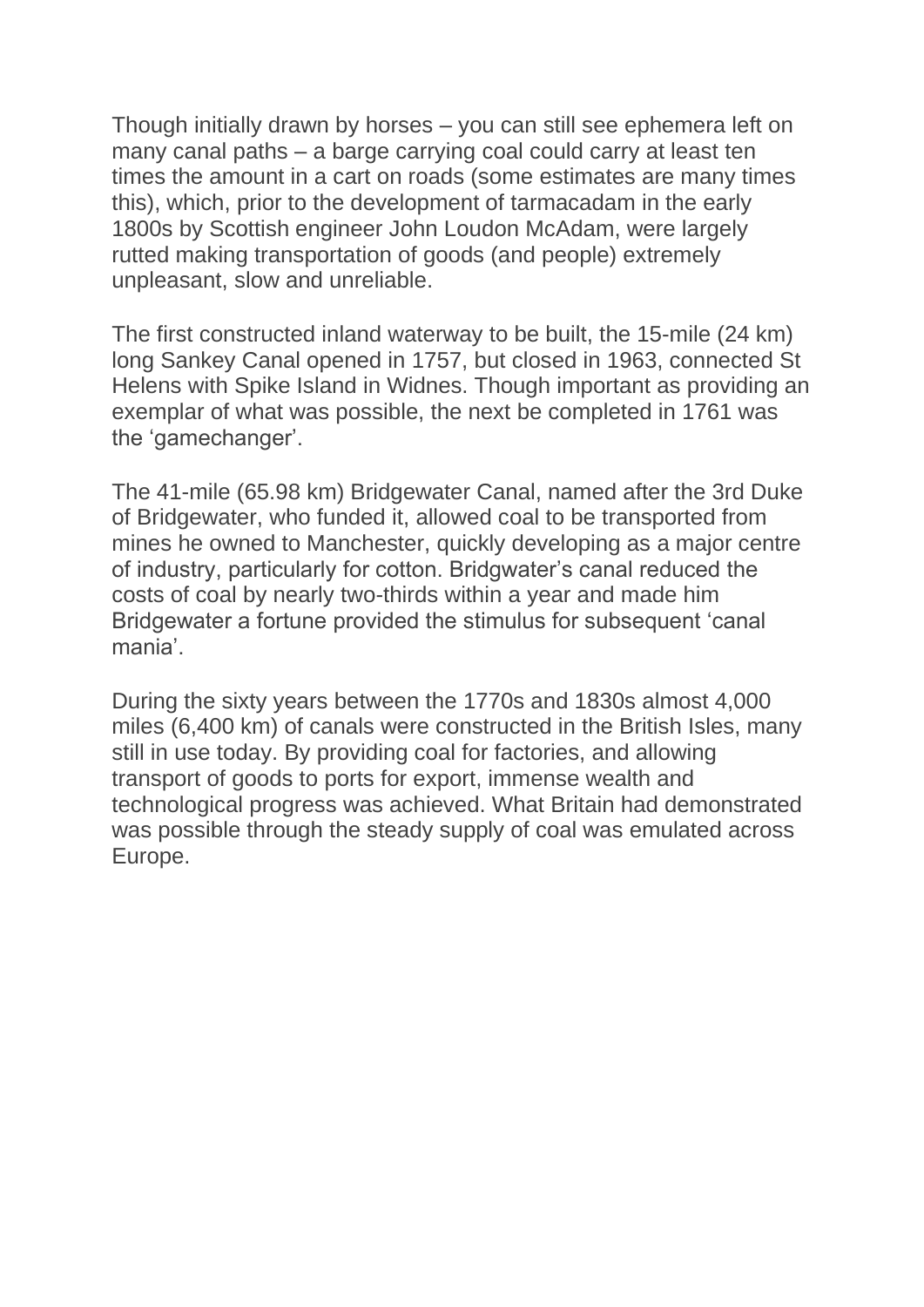

Investment of finance, the application of organisation by contractors and vast numbers of men (tens of thousands) created the canals we still see today. Without the efforts of men whose digging and shifting of millions of tons of earth and rock, as well as ensuring canals were watertight by application of clay, known by civil engineers as 'puddling', combined with construction of tunnels, aqueducts and, essentially, the system of locks to traverse undulating land, canals would not have possible.

We owe these men an immense debt.

Though eventually machines would be invented to assist in the effort of canal building, as expert Anthony Burton in his masterful books, particularly his *The Canal Builders* (first published in 1972 by Eyre Methuen but still available), makes clear, the endeavour was effectively one achieved by men using hand tools.

Unsurprisingly, deaths and injuries were common. Though records are notoriously unreliable, it's estimated many hundreds died and thousands were injured. Ultan Cowley's *The Men Who Built Britain: A History of the Irish Navvy* (published in2001 by Merlin), is as wonderfully evocative as it's informative in telling of the horrors confronting those working on canals during the industrial revolution.

As *[The Daily Mail](https://www.dailymail.co.uk/news/article-6812817/The-Big-Ditch-men-spent-seven-long-years-building-Manchester-Ship-Canal.html)* reported in 2019, the construction of the Manchester Ship Canal, colloquially known as the 'Big Ditch', was a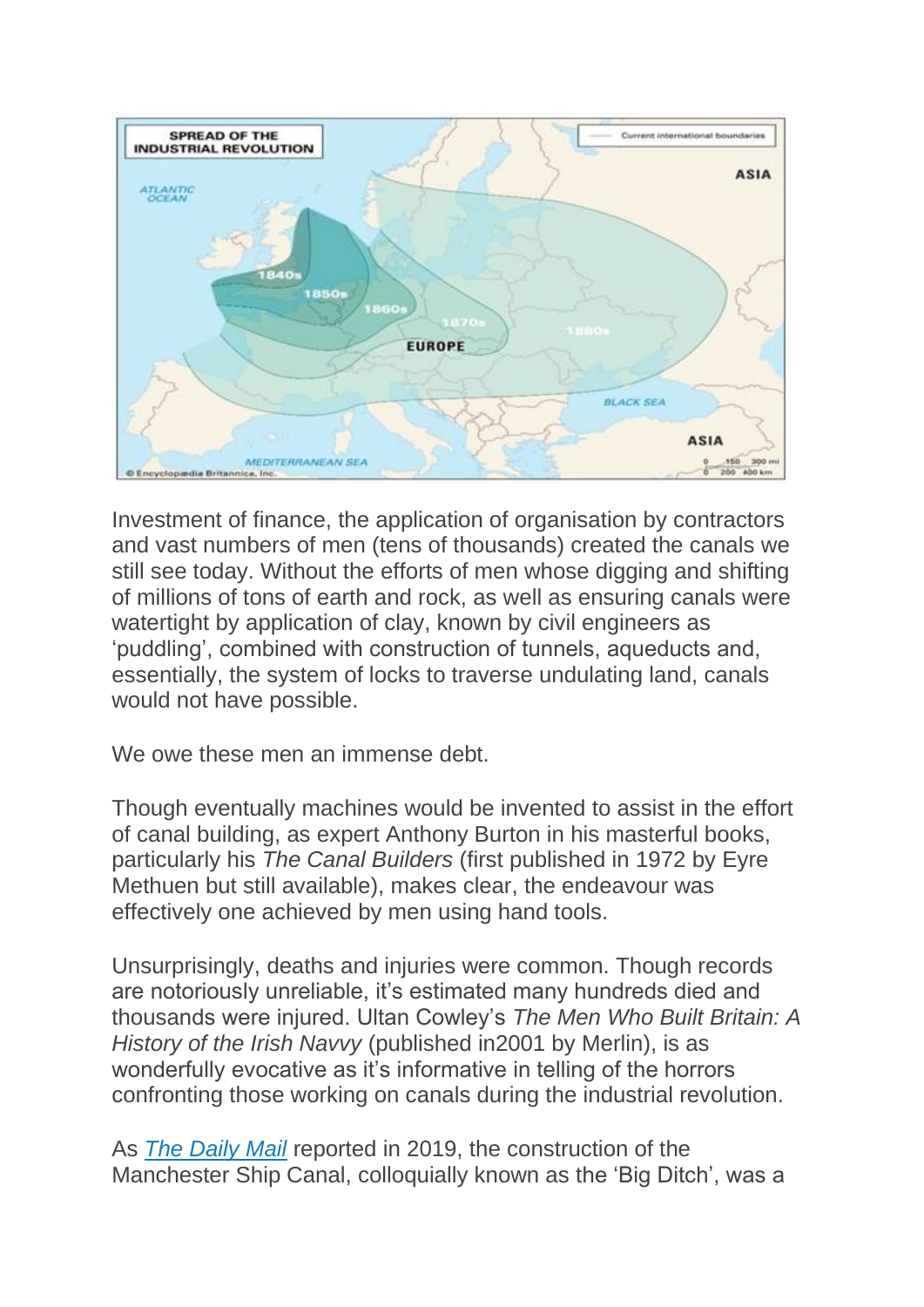"one of the most gruelling tasks a Victorian labourer could have the misfortune of working on" and resulted in the deaths of 130 men with many thousands who were left with lifelong disfigurements and disabilities.

Water has always provided much needed substance of life and the ability to transport humans and goods; a point emphasised by PIANC, The Worldwide Association of Waterborne Transport Infrastructure make in their 2016 Report (Number 139), *Values of Inland Waterways.* Canals are now considered to be an essential resource for leisure and tourism.

Next time you stroll along a canal which, during the pandemic, has been a lifeline for many of us, spare a thought for the ingenuity that created them as well for the suffering of the men who built them two hundred years ago. Just think, you really are following the footsteps of those whose efforts originally made Britain global.

*Dr. Steven McCabe is co-editor of Brexit and Northern Ireland, Bordering on Confusion (published by Bite-Sized Books, ISBN-13:978-1694447807) and English Regions After Brexit: Examining Potential Change through Devolved Power (published by Bite-Sized Books, ISBN-13: 979-8666953099). He has contributed chapters to a number of texts in the last year (in 2020 unless otherwise stated): Brexit Negotiations after Article 50: Assessing Process, Progress and Impact (published in 2019 by Emerald Publishing, ISBN: 978-1787697683); The Wolves in the Forest: Tackling Inequality in the 21st Century edited by Hindley and Hishman (published in 2019 by Social Liberal Forum); Boris, Brexit and the Media edited by Mair, Clark, Fowler, Snoddy and Tait (published by Abramis Academic Publishing, ISBN-13: 978- 1845497644); The Virus and the Media: How British Journalists Covered the Pandemic, edited by Mair (published by Bite-Sized Books, ISBN-13: 979-8643725824); The Pandemic, Where Did We Go Wrong? edited by Mair (published by Bite-Sized Books, ISBN-13: 979-8665858326); BBC, A Winter of Discontent? edited by Mair (published by Bite-Sized Books ISBN-13: 979-8694863117) and The Pandemic, Where are We Still Going Wrong? edited by Mair, (published by Bite-Sized Books ISBN-13: 979-8563726338). His latest chapter, 'Does Vaccination offer Johnson a Way out of the Pandemic?' is published in Pandemic, A Year of Mistakes?*